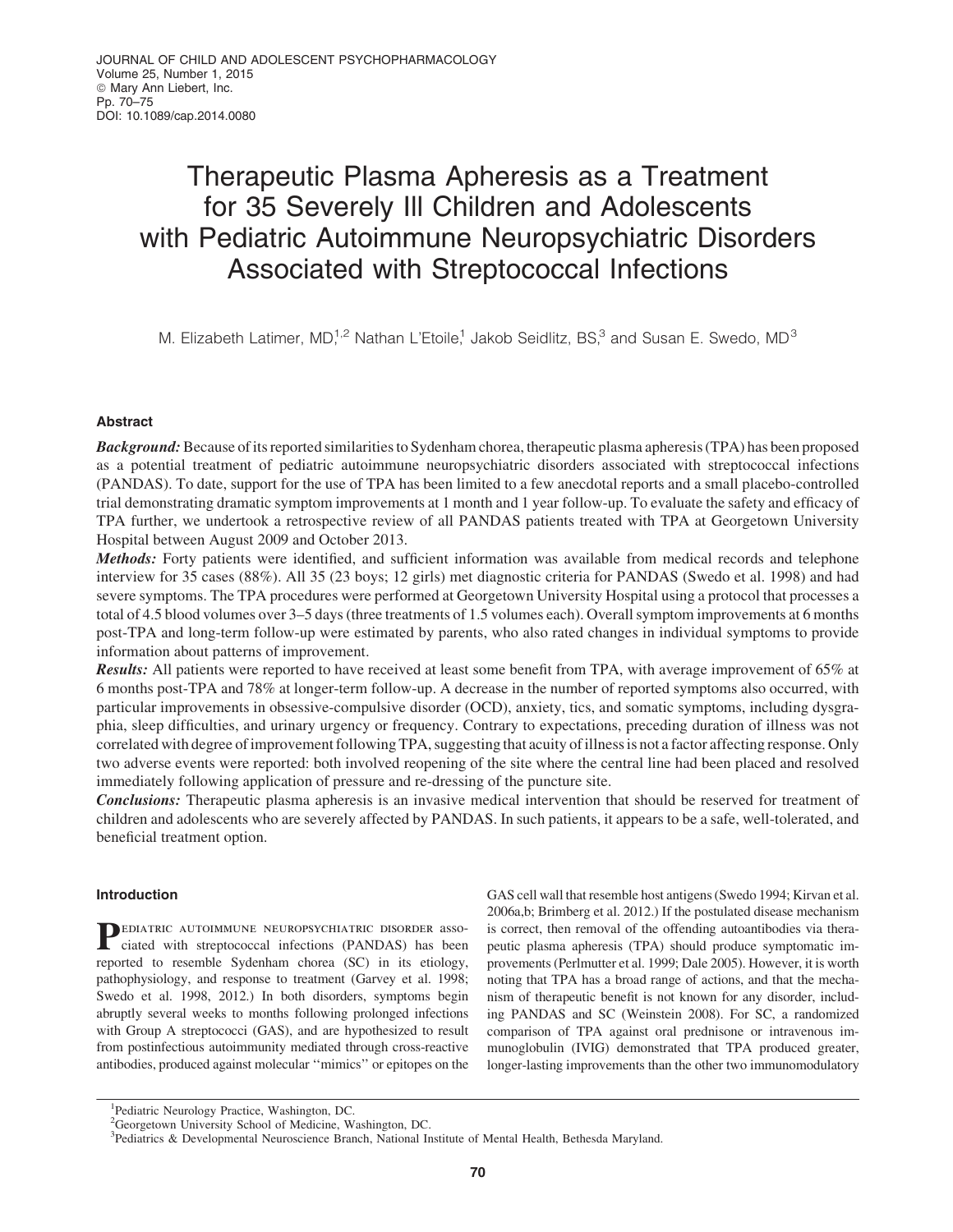therapies; however, the sample size was small  $(n=8$  for the TPA group) (Garvey et al. 2005.) For PANDAS, two anecdotal case reports and a single clinical trial suggest that TPA is beneficial in reducing obsessive-compulsive disorder (OCD), tics, and associated neuropsychiatric symptoms (Tucker et al. 1996; Perlmutter et al. 1999; Elia et al. 2005).

A double-blind, randomized entry clinical trial compared five single-volume apheresis treatments  $(n=10)$  against  $2 \frac{g}{kg}$  IVIG  $(n=9)$  or sham IVIG placebo  $(n=10)$ , and demonstrated that obsessive-compulsive symptoms were reduced by an average of 65% in the TPA group (compared with 42% in the IVIG group and no response in the placebo group) (Perlmutter et al. 1999). Treatment gains were maintained at 12 month follow-up, suggesting that a single course of TPA might be effective in producing long-lasting remission of symptoms (Perlmutter et al. 1999.) Five patients with non-PANDAS OCD had no improvement following open-label treatment with TPA, providing indirect support for its postulated mechanism of action in PANDAS (Nicolson et al. 2000.) Further evidence is provided by investigations that showed reduced titers of cross-reactive antibodies following TPA (Kirvan et al. 2006b).

The American Society for Apheresis considers the controlled trials and published case reports sufficient to recommend TPA as first-line treatment for PANDAS (and SC) (Szczepiorkowski et al. 2007a,b; Weinstein 2008) However, when members of the American Academy of Neurology (AAN) examined the same literature, they concluded that ''there is insufficient evidence to support or refute the use of plasmapheresis for PANDAS'' (and SC) (Cortese et al. 2011). The conflicting treatment guidelines not only caused confusion for clinicians, but also created barriers to care for children and adolescentswith PANDAS. In an attempt to obtain additional controlled-trial data, a sham-apheresis trial was designed, received institutional review board (IRB) approval, and was initiated at the National Institute of Mental Health (NIMH) in the early 2000s. Only three subjects were enrolled before the principal investigator (S.E.S.) stopped the protocol because of ethical concerns related to central line placement and hospitalization of children for nontherapeutic (placebo) interventions. Consequently, questions about the utility of TPA must be answered by additional clinical experience, such as this report of 35 children and adolescents receiving TPA for PANDAS.

## Methods

Between January 2009 and October 2013, 40 patients (25 boys, 15 girls) were referred by M.E.L. to Georgetown University Hospital for treatment with TPA. Follow-up information was available for 23 boys and 12 girls ( $n = 35$ , 88%). All patients met diagnostic criteria for PANDAS (Swedo et al. 1998, 2004) and had severe symptoms, with marked impairments of functioning at home, at school, and with peers. Additional indications for TPA included aggressive, violent behavior or danger to the patient or others; severe restrictions of food and/or fluid intake; or minimal or no response to prior treatment with oral steroids  $(n=5; 14\%)$  or IVIG  $(n = 17; 48\%)$ . All subjects had received therapeutic doses of antibiotics without relief of symptoms, but all were maintained on antibiotic prophylaxis throughout the treatment period. Ten of the 35 patients (29%) described here are also included in a report of clinical characteristics of a larger sample  $(n=40)$  of children and adolescents with PANDAS (Swedo et al., 2015).

The TPA procedures were performed at Georgetown University Hospital Department of Pediatrics, Division of Hematology and Oncology, using the Georgetown TPA protocol for PANDAS/ pediatric acute-onset neuropsychiatric syndrome (PANS). In brief, this protocol involves insertion of a central line (usually in the femoral vein) and administration of three 1.5 volume therapeutic exchanges over the course of 3–5 days.

Data for this retrospective report were collected from several sources including the child's pediatric records, consultation notes, and medical records from the child's admission to Georgetown University Hospital. Additional clinical information was provided by parents' responses on a questionnaire assessing symptoms of PANS, which had been administered at initial evaluation, and by a follow-up telephone call conducted by a bachelor's level research assistant (N.L., J.S.) under the supervision of the treating physician (M.E.L.). The information gathered was used to confirm and expand upon the medical records, and included specific queries about adverse events, presence and severity of symptoms at baseline and post-TPA treatment, and estimates of improvement at 6 months post-TPA and long-term follow-up. The duration of the long-term follow-up varied from 6 months to 5.4 years (mean = 3 years  $\pm$  1.5).

#### **Results**

The mean age at TPA was  $11.5$  years ( $\pm 3.6$ ; range 4–18.75); mean age at symptom onset was 7.6 years  $(\pm 3.5; \text{range } 2-14.5);$ and average duration of illness was 4.2 years  $(\pm 3.7)$ . At baseline, all patients were described by their parents as ''severely'' or ''extremely'' ill and had OCD, tics, separation anxiety, sleep difficulties and other neuropsychiatric symptoms (see Table 1). Six months after TPA, parents reported that their child's symptoms had improved by 65% on average  $(\pm 28)$ ; range 5–100%). Two subjects appeared to have only minimal response to TPA (5% and 20%, respectively); however, this appears to have been the result of an infection-triggered relapse (GAS and mycoplasma), rather than a lack of response to the intervention. At long-term follow-up, all subjects were reported to be improved from baseline, with average reduction in symptom severity of 78% ( $\pm 23.2$ ; range 20–100%) and seven patients reported to be in complete symptom remission. Three illustrative cases are described.

#### Case 1

A 10.5-year-old girl developed emotional lability, irritability, and sensory issues a few weeks after receiving antibiotics for GAS

Table 1. Response of Individual Symptoms to Therapeutic Plasma Apheresis (TPA)

| Symptom                             | <i>Baseline</i><br>$(n=35)$<br>$n(\%)$ | $\leq 6$ Months<br>Post-TPA $(n=35)$<br>$n(\%)$ |
|-------------------------------------|----------------------------------------|-------------------------------------------------|
| Obsessive-compulsive disorder       | 34 (97)                                | 8(23)                                           |
| Tics                                | 22(63)                                 | 6(17)                                           |
| Separation anxiety                  | 27(77)                                 | 2(6)                                            |
| Frequent urination                  | 17(49)                                 | 2(6)                                            |
| Irritability and aggression         | 24(69)                                 | 2(6)                                            |
| Psychotic features                  | 8(23)                                  | 1(3)                                            |
| Anorexia                            | 7(20)                                  | 1(3)                                            |
| Dysgraphia                          | 19 (54)                                | 3(9)                                            |
| Suicidal thoughts                   | 8(23)                                  | 0(0)                                            |
| Initial insomnia, interrupted sleep | 20(57)                                 | 3(9)                                            |
| Anxiety                             | 20 (57)                                | 4(11)                                           |
| Choreiform movements                | 12(34)                                 | 5(14)                                           |
| Depressed mood                      | 11(31)                                 | 1(3)                                            |
| Behavioral regression               | 14 (40)                                | 1(3)                                            |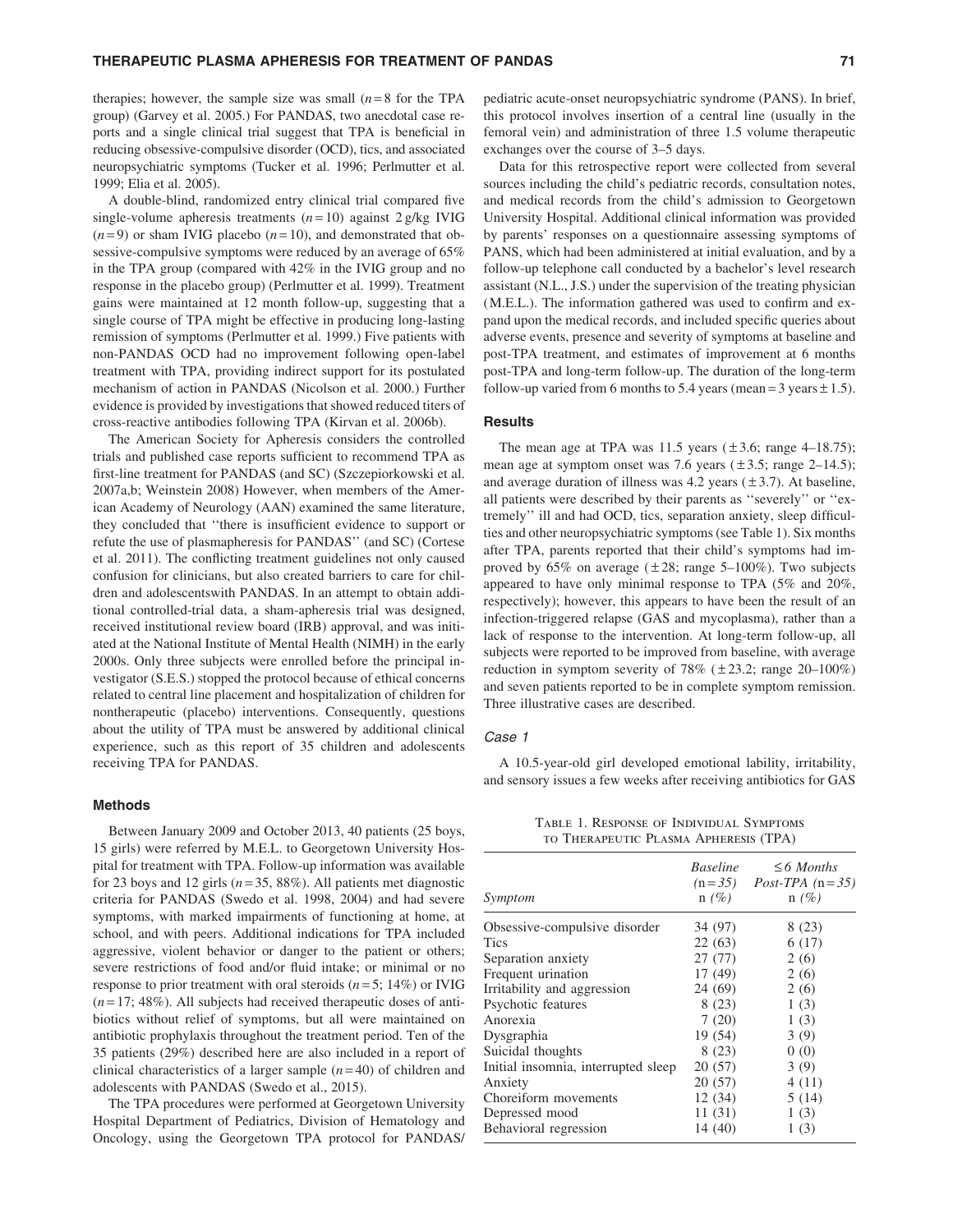pharyngitis. Within 48–72 hours, her symptoms had escalated to include OCD, separation anxiety, initial insomnia, interrupted sleep, and rage episodes. She returned to the pediatrician and again tested positive for GAS, which was treated with a second course of antibiotics. She also received oral steroids, which relieved her symptoms for a few months.

Without obvious reinfection, the child experienced an abrupt recurrence of OCD, depression (crying in her room every night), and separation anxiety. She refused to shower, left her room with greatly reluctance, and developed an obsession with matches, lighting them repeatedly as she stood over the kitchen sink in the evenings. Her parents were concerned that she would start a fire, as she had had significant sleep interruptions and often woke in the night to light and relight matches (sometimes in her room).

The patient received three 1.5 volume TPA procedures over 4 days, and began to improve within 1 week. By the end of 4 weeks, she was completely symptom free. The patient did well for 4 months and then had an abrupt onset of food restriction. This time, she was treated with 2 g/kg IVIG (over 2 days) and a course of cognitive-behavior therapy. Symptoms remitted once again, and she has remained symptom free for the past 3 years.

#### Case 2

This 7-year-old boy developed sudden onset of severe inattention and impulsivity, and received a diagnosis of attention-deficit/ hyperactivity disorder (ADHD), despite an early developmental history that was devoid of behavioral problems. He was started on a stimulant and quickly developed episodes of uncontrollable rage; therefore, the medication was discontinued. Over the next few days, he developed OCD (fears that a man would kill his family), severe separation anxiety, generalized anxiety, emotional lability, initial insomnia, sleep interruptions, and bed wetting. The severity of the irritability, temper tantrums and ''out of control'' behavior prompted a diagnosis of bipolar disorder, rather than PANDAS. However, a throat culture revealed GAS; therefore, he received a 10 day course of antibiotics. He had developed dysgraphia, and an infectious diseases specialist recommended continued treatment with antibiotics. A trial of oral steroids produced an increase in symptoms, but this may have been the result of a recurrent GAS infection, as a throat culture was positive during this interval (while the patient was on antibiotics). Because of the recurrent GAS infections, he was referred for a tonsillectomy, which neither improved nor exacerbated his symptoms. Similarly, treatment with 2 g/kg IVIG had no discernible benefits. The patient continued to deteriorate with worsening OCD, rage episodes, and separation anxiety.

He was admitted for TPA with 4.5 total volumes of blood processed. He felt better during the course of TPA, and parents reported that he was ''much better'' in the days following discharge. All of his neuropsychiatric symptoms, including the sleep difficulties, enuresis, and dysgraphia, had improved, and he was functioning at his pre-illness level.

One week later, he developed a red bump on his leg, which tested positive for methicillin-resistant Staphylococcus aureus (MRSA). He had a major escalation in his behavioral problems, which were manifested by constant screaming, raging, and rolling about on the floor. He became completely nonfunctional, despite antibiotic treatment of the MRSA infection. He was readmitted for a second course of TPA. He improved quickly once again, and his parents report that he is ''95% better'' at long-term follow-up.

## Case 3

A 10-year-old girl in the ''gifted and talented'' 5th grade class (her hobby was writing chapter books) developed sudden onset of OCD, separation anxiety, emotional lability, regressive behavior, generalized anxiety, sleep disorder, and urinary frequency. Her handwriting deteriorated to the point where she refused to write, and she was unable to attend school. A throat culture was negative, but she had been exposed to GAS; therefore, a course of antibiotics was prescribed. It produced no meaningful improvements, and a subsequent course of steroids was similarly ineffective. She received 2 g/kg IVIG and began to improve after a few weeks, returning to her normal level of functioning by 6 months.

The patient did well for 2 years and then developed severe eating restrictions. IVIG was administered again; however, this time there was no improvement in symptoms. The patient received TPA and behavior therapy for anorexia, with slow improvement, and, eventually, complete remission of symptoms. At age 16, she is reported to be doing well.

Interestingly, the index patient  $(X)$  has a sister who is 3 years younger. Two years after the onset of X's symptoms, her younger sibling presented with an abrupt onset of separation anxiety, OCD (contamination fears), impulsivity, irritability, aggression, sleep disorder, frequent urination, dysgraphia, and behavioral regression. The rages/impulsive episodes were so severe that the child had broken all of the family's dishes, put her fist through all of the artwork in the house, and attempted to jump from a moving car. Her father's throat culture was positive for GAS, but the patient's culture was negative. A course of antibiotics produced no improvement, and steroids were not a viable option because of the behavioral symptoms. She received 2 g/kg IVIG, which produced 70% reduction in symptom severity, but she failed to return to her premorbid baseline. Two years later, this patient developed eating restrictions, which led to weight loss > 20% of her body weight, and extreme malnutrition, as evidenced by bradycardia (resting heart rate of 40). The patient received TPA (1.5 volumes/procedure  $\times$  3) and slowly improved. At long-term follow-up, she also was reported to be doing well.

#### Summary of cases

All individual symptoms had decreased in frequency by 6 months, as shown in Table 1. Importantly, some of the most worrisome symptoms had dropped to negligible levels, including a reduction in psychosis (from 23% to 3% of patients); eating restrictions (from 20% to 3%), and suicidality (from 23% to 0%).

Based on TPA's theorized mechanisms of action, we expected that children and adolescents with chronic symptoms would have a less robust response to the immunomodulatory treatment. However, there was no correlation between symptom duration and degree of improvement following TPA, as is shown in Figure 1.

A number of transient adverse events can occur during TPA, ranging from tingling of the lips caused by calcium fluxes, to more serious vasovagal reactions (e.g., Perlmutter et al. 1999). None of these was severe enough to be noted in the TPA procedure records. The only notation was for a midprocedure line change in one patient. Similarly, post-TPA complications were rare, and clinically nonsignificant. Two subjects experienced bleeding at the site of central line insertion shortly after being discharged from the hospital (possibly because of failure to apply pressure at the site for the instructed period of time). One subject returned to Georgetown, and the other reported to an urgent care center for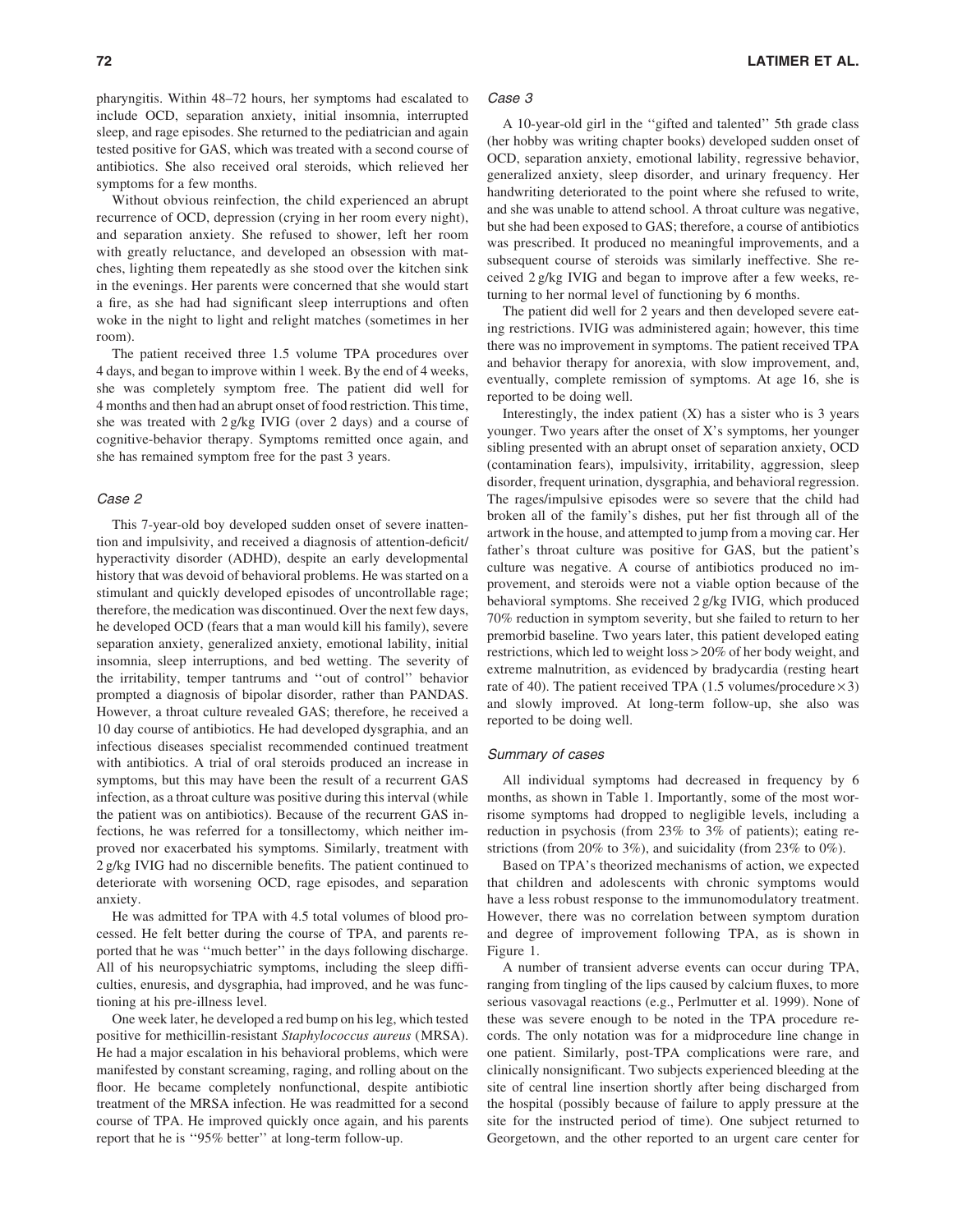

FIG. 1. Comparison of symptomatic improvement and duration of illness prior to therapeutic plasma apheresis (TPA)  $(n=35)$ .

application of pressure and a new dressing. No further bleeding occurred, and the puncture wound healed in both subjects without further incident.

## **Discussion**

This case series demonstrates that TPA is both safe and effective for treatment of severely ill children and adolescents with PANDAS. Data were available for 35 of 40 consecutively treated subjects, and revealed that TPA administration was associated with an average decrease in symptoms of 65% at 6 months and 78% at long-term evaluation. Comparable improvements were reported for the number and severity of individual PANDAS symptoms. Complications of TPA were limited to two minor episodes of postdischarge bleeding at the central line insertion site.

Although these cases represent the largest treatment series reported to date for PANDAS, the study was limited by its retrospective design. The information that could be gleaned from the medical records was limited to recorded, clinically relevant data, and the parent reports may have been subject to recall bias. In addition, there was significant variation in the duration of the ''longterm'' outcomes, as the telephone interviews were conducted from May through August 2014 and subjects had been treated between January 2009 and October 2013. However, these potential limitations are mitigated by the fact that the retrospective review included 35 of 40 consecutively treated patients (88%) and multiple sources of information. Further, the average improvement observed in this case series is equal to that demonstrated in the placebo-controlled trial of TPA conducted by Perlmutter and colleagues (1999), with symptoms reduced by 65% in both the research and clinical settings. Importantly, these striking short-term improvements were maintained for extended periods of time when subjects received adequate prophylaxis against symptom-triggering infections.

It is worth noting that all patients in this series were severely ill at the time of treatment, despite treatment with standard psychiatric interventions, as well as antibiotics and steroids or IVIG. Further, the average duration of illness prior to TPA was greater than 4 years, indicating that this was the ''treatment of last resort'' for many patients. Fortunately, duration of illness was not correlated with degree of symptom improvement, which allows clinicians to employ a systematic, graduated approach to treatment of PANDAS. It is generally accepted that less invasive treatments such as antibiotics (Murphy et al., 2014), and possibly oral steroids, should be the initial consideration for all PANDAS patients. TPA and IVIG should be reserved for subjects who remain severely symptomatic after treatment with the less-invasive therapies. There are two potential exceptions to this graduated treatment approach: Subjects with life-threatening suicidality or aggressive behaviors, and those with severe restrictions of food and/or fluid intake. Examples of violent behaviors in this series included a child who was found in his younger sibling's bedroom with a knife poised over the sleeping child's chest; two children who attempted to jump from a moving vehicle; and a child who was rescued from a rooftop where he intended to jump to his death, because he ''didn't deserve to live.'' Eating restrictions that might prompt use of TPA include those leading to a weight loss of > 10–15% of the subject's starting body weight, and those requiring tube feedings to maintain adequate nutrition and hydration.

It is also important to note that the patients in this series were not treated with TPA alone. All received psychiatric treatment, including supportive therapy, anti-obsessional medications and/ or cognitive-behavior therapy to address obsessive-compulsive symptoms, and a variety of psychotropic medications for relief of comorbid neuropsychiatric symptoms. All subjects also received antibiotics; initially at therapeutic doses (Murphy et al. 2002; Murphy et al., 2014), and then at dosages that would provide prophylaxis against GAS infections (Garvey et al. 1999; Snider et al. 2005). Despite these interventions, these patients remained severely ill until receiving TPA, when they experienced dramatic, long-lasting reductions in the number and severity of symptoms. Importantly, none of the subjects experienced a worsening of symptoms following TPA administration, and the treatments were particularly beneficial for the most concerning symptoms of suicidality, violent/aggressive behaviors, and eating restrictions. Although a retrospective case series cannot provide definitive proof that the symptomatic improvements were directly related to TPA, these cases clearly demonstrate that inclusion of TPA in a multifaceted treatment approach has potential benefits for children and adolescents with severe symptoms of PANDAS.

# Conclusion

In this series of 35 youths with severe symptoms of PANDAS, TPA was found to produce dramatic clinical benefits, with reported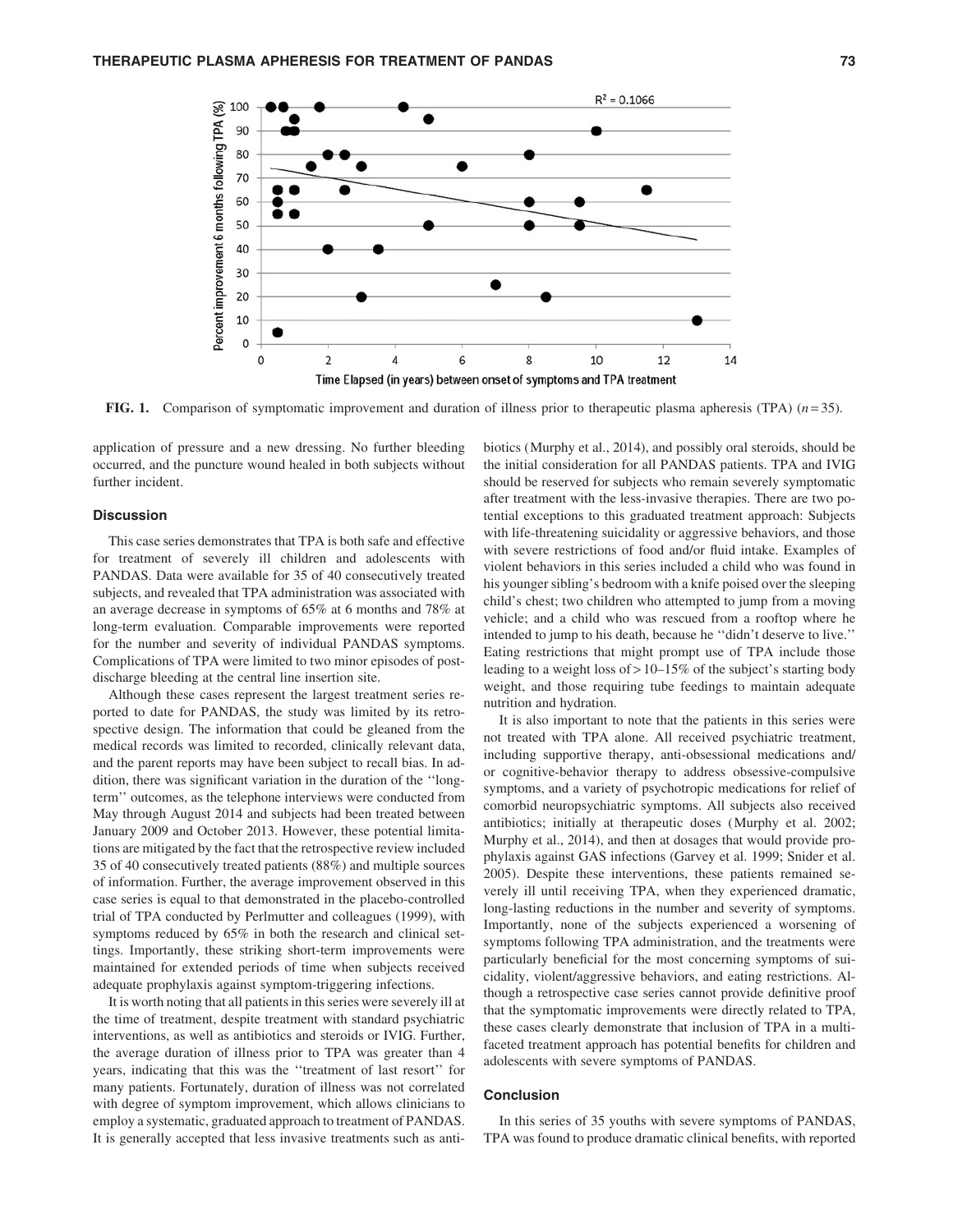improvements averaging 65% and 78% at six months and longterm, respectively. Only two patients failed to respond to TPA and both had intercurrent infections that may have militated against response. Adverse effects of TPA were minor and limited to temporary discomforts associated with central line placement and the apheresis procedures. Thus, it appears that TPA provides a safe, efficacious treatment option for severely ill pediatric patents.

## Clinical Significance

This large case series confirms and extends the findings of Perlmutter et al. (1999) by demonstrating that TPA is safe and efficacious in the treatment of PANDAS symptoms. Both studies found that TPA produced dramatic, long-lasting benefits, with an average reduction of 65% in the severity of obsessions, compulsions, anxiety, and other symptoms. It is worth noting the current series utilized three 1.5-volume apheresis procedures over 4–5 days, rather than five single-volume exchanges over 8–10 days. Since therapeutic benefits appear to be comparable for the two regimens, the shorter treatment protocol is preferable, as it requires fewer hospitalization days, decreases the risks of infection and other complications, and (for larger youths) permits use of peripheral intravenous catheters rather than a central line.

The case series also emphasizes the importance of preventing future infection-triggered recurrences through the use of appropriate hygienic controls and prophylactic antibiotics. For patients who remained infection free, a single course of TPA was sufficient to produce long-lasting remissions of symptoms, while those suffering from intercurrent infections were noted to have post-infectious relapses. Thus prevention of post-TPA infections should be a high priority in the treatment of children with PANDAS.

#### Acknowledgment

The authors acknowledge and thank Andrea Dorsett for her assistance with data management.

#### **Disclosures**

No competing financial interests exist.

#### **References**

- Brimberg L, Benhar I, Mascaro-Blanco A, Alvarez K, Lotan D, Winter C, Klein J, Moses AE, Somnier FE, Leckman JF, Swedo SE, Cunningham MW, Joel D: Behavioral, pharmacological, and immunological abnormalities after streptoccal exposure: A novel rat model of Sydenham chorea and related neuropsychiatric disorders. Neuropsychopharmacology 37:2076–87, 2012.
- Cortese I, Chaudhry V, So YT, Cantor F, Cornblath DR, Rae-Grant A: Evidence-based guideline update: Plasmapheresis in neurologic disorders: Report of the Therapeutics and Technology Assessment Subcommittee of the American Academy of Neurology. Neurology 76:294–300, 2011.
- Dale RC: Post-streptococcal autoimmune disorders of the central nervous system. Dev Med Child Neurol 47:785–91, 2005.
- Elia J, Dell ML, Friedman DF, Zimmerman RA, Balamuth N, Ahmed AA, Pati S: PANDAS with catatonia: A case report. Therapeutic response to lorazepam and plasmapheresis. J Am Acad Child Adolesc Psychiatry 44:1145–1150, 2005.
- Garvey MA, Giedd J, Swedo SE: PANDAS: The search for environmental triggers of pediatric neuropsychiatric disorders. Lessons from rheumatic fever. J Child Neurol 13:413–423, 1998.
- Garvey MA, Perlmutter SJ, Allen AJ, Hamburger S, Lougee L, Leonard HL, Witowski ME, Dubbert B, Swedo SE: A pilot study of penicillin prophylaxis for neuropsychiatric exacerbations triggered by streptococcal infections. Biol Psychiatry 45:1465–1571, 1999.
- Garvey MA, Snider LA, Leitman SF, Werden R, Swedo SE: Treatment of Sydenham's chorea with intravenous immunoglobulin, plasma exchange, or prednisone. J Child Neurol 5:424–429, 2005.
- Kirvan CA, Swedo SE, Kurahara D, Cunningham MW: Streptococcal mimicry and antibody-mediated cell signaling in the pathogenesis of Sydenham chorea Autoimmunity 39:21–29, 2006a.
- Kirvan CA, Swedo SE, Snider LA, Cunningham MW: Antibodymediated neuronal cell signaling in behavior and movement disorders. J Neuroimmunol 179:173–179, 2006b.
- Murphy ML, Pichichero ME: Prospective identification and treatment of children with pediatric autoimmune neuropsychiatric disorder associated with group A streptococcal infection (PANDAS). Arch Pediatr Adolesc Med 156:356–361, 2002.
- Murphy TK, Parker-Athill EC, Lewin AB, Storch EA, Mutch PJ: Cefdinir for recent onset pediatric neuropsychiatric disorders: A pilot randomized trial. J Child Adolesc Psychopharmacol 2014 Oct 9 [Epub ahead of print].
- Nicolson R, Swedo SE, Lenane M, Bedwell J, Wudarsky M, Gochman P, Hamburger SD, Rapoport JL: An open trial of plasma exchange in childhood-onset obsessive-compulsive disorder without poststreptococcal exacerbations. J Am Acad Child Adolesc Psychiatry 39:1313–1315, 2000.
- Perlmutter SJ, Leitman SF, Garvey MA, Hamburger S, Feldman E, Leonard HL, Swedo SE: Therapeutic plasma exchange and intravenous immunoglobulin for obsessive-compulsive disorder and tic disorders in childhood. Lancet 354:1153–1158, 1999.
- Snider LA, Lougee L, Slattery M, Grant P, Swedo SE: Antibiotic prophylaxis with azithromycin or penicillin for childhood-onset neuropsychiatric disorders. Biol Psychiatry 57:788–792, 2005.
- Swedo SE: Sydenham's chorea. A model for childhood autoimmune neuropsychiatric disorders. JAMA 272:1788–1791, 1994.
- Swedo SE, Leckman JF, Rose NR: From research subgroup to clinical syndrome: Modifying the PANDAS criteria to describe PANS (pediatric Acute-onset neuropsychiatric syndrome. Pediatr Therapeut 2:113, 2012. http://dx.doi.org/10.4172/2161-0665.1000113.
- Swedo SE, Leonard HL, Garvey M, Mittleman B, Allen AJ, Perlmutter S, Lougee L, Dow S, Zamkoff J, Dubbert BK: Pediatric autoimmune neuropsychiatric disorders associated with streptococcal infections: Clinical description of the first 50 cases. Am J Psychiatry 155:264– 271, 1998. Erratum in Am J Psychiatry 155:578, 1998.
- Swedo SE, Leonard HL, Rapoport JL: The pediatric autoimmune neuropsychiatric disorders associated with streptococcal infection (PANDAS) subgroup: Separating fact from fiction. Pediatrics 113:907–911, 2004.
- Swedo SE, Seidlitz J, Kovacevic M, Latimer ME, Hommer R, Lougee L, Grant P: Clinical presentation of pediatric autoimmune neuropsychiatric disorders associated with streptococcal infections (PANDAS) in research and community settings. J Child Adolesc Psychopharmacol 25:xxx—xxx, 2015.
- Szczepiorkowski ZM, Bandarenko N, Kim HC, Linenberger ML, Marques MB, Sarode R, Schwartz J, Weinstein R, Shaz BH, Apheresis Applications Committee of theAmerican Society for Apheresis: Guidelines on the use of therapeutic apheresis in clinical practice: evidence-based approach from the Apheresis Applications Committee of the American Society for Apheresis. J Clin Apher 22:106–175, 2007a.
- Szczepiorkowski ZM, Shaz BH, Bandarenko N, Winters JL: The new approach to assignment of AFA categories – introduction to the fourth special issue: Clinical applications of therapeutic apheresis. J Clin Apher 22:96–105, 2007b.